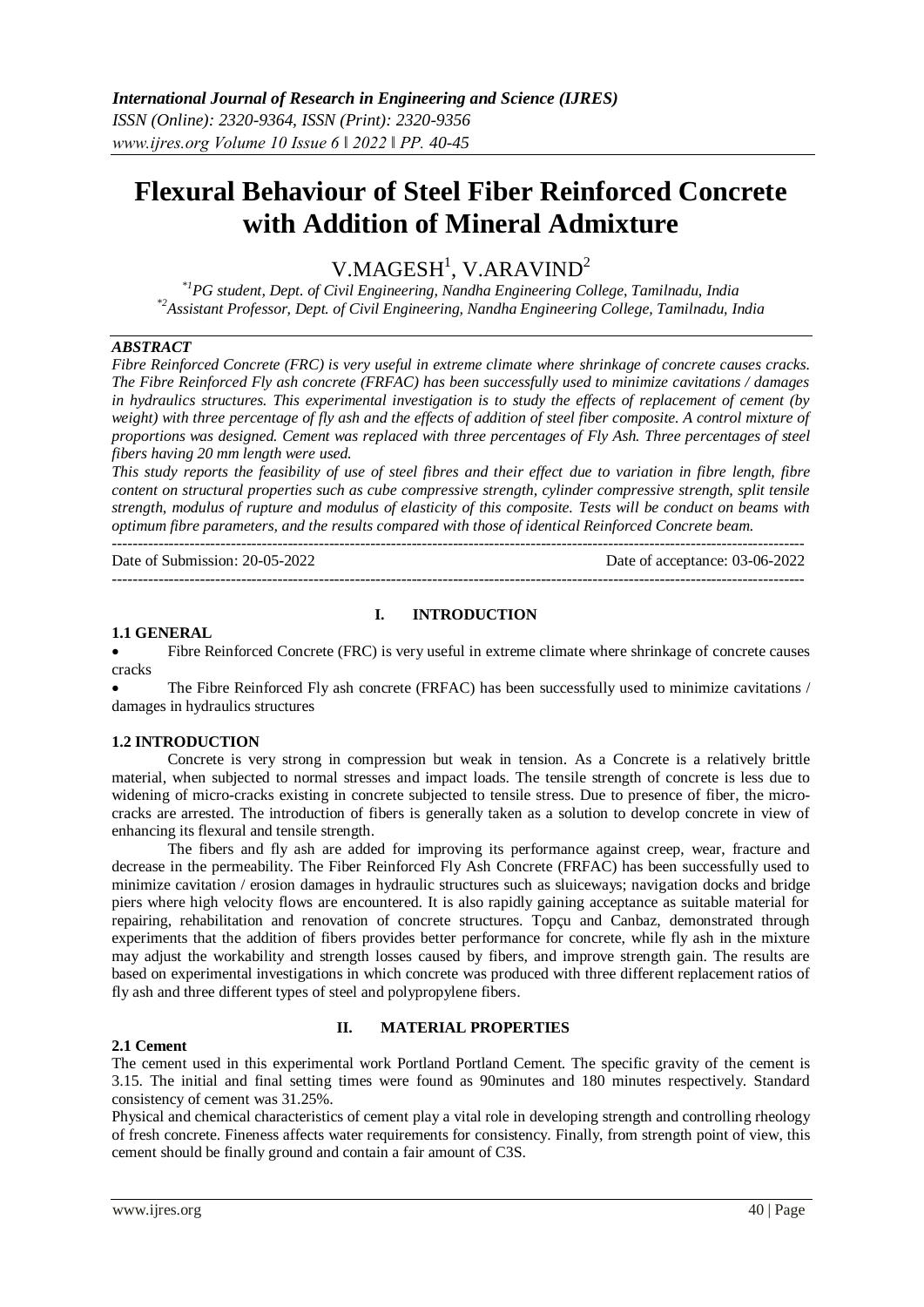| S. No.         | .<br>Physical Properties                 | Experimental |
|----------------|------------------------------------------|--------------|
| 1              | Normal consistency                       | 31.5         |
| $\overline{c}$ | Initial setting time (min)               | 250          |
| 3              | Final setting time (min)                 | 315          |
| $\overline{4}$ | Soundness of cement (autoclave %)        | 0.13         |
| 5              | Fineness (retained on 90 $\mu$ IS sieve) | 352          |
| 6              | Specific Gravity                         | 2.92         |
| 7              | Compressive Strength (MPa)               | 25.3         |
| 8              | 3 days                                   | 24           |
| 9              | 7 days                                   | 34           |
| 10             | 28 days                                  | 45.5         |
| 11             | Pozzolana used (Fly ash) %               | 32.1         |

## Table 2.1: Physical properties of cement

#### **2.2 Fine aggregate**

Locally available sand passed through 4.75mm IS sieve is used. The specific gravity of 2.84 and fineness modulus of 3.895 are used as fine aggregate. The loose and compacted bulk density values of sand are 1094and 1162 kg/m3 respectively, the water absorption of 1.491%.

Both river sand and crushed stones may be used. Coarser sand may be preferred as finer sand increases the water demand of concrete and very fine sand may not be essential in Fibre Reinforced Fly ash Concrete as it usually has larger content of fine particles in the form of cement and mineral admixtures such as fly ash, etc. The sand particles should also pack to give minimum void ratio as the test results show that higher void content leads to requirement of more mixing water.

|  |  |  |  | Table 2.2 Tests on Fine Aggregate |
|--|--|--|--|-----------------------------------|
|--|--|--|--|-----------------------------------|

| S.NO | <b>TESTS</b>                       | VALUES     |
|------|------------------------------------|------------|
|      | Specific gravity of fine aggregate | 2.60       |
|      | Fineness modulus of fine aggregate | 2.53       |
|      | Bulk density of fine aggregate     | 1580 kg/m3 |

#### **2.3 Coarse Aggregate**

The coarse aggregate is the strongest and least porous component of concrete. Coarse aggregate in cement concrete contributes to the heterogeneity of the cement concrete and there is weak interface between cement matrix and aggregate surface in cement concrete. This results in lower strength of cement concrete by restricting the maximum size of aggregate and by making the transition zone stronger. By usage of mineral admixtures, the cement concrete becomes more homogeneous and there is marked enhancement in the strength properties as well as durability characteristics of concrete. The strength of Fibre Reinforced Fly ash Concrete may be controlled by the strength of the coarse aggregate, which is not normally the case with the conventional cement concrete 20MSA:-Crushed aggregate available from local sources has been used. The coarse aggregates with a maximum size of 20mm having the specific gravity value of 2.958and fineness modulus of 7.136 are used as coarse aggregate.

The loose and compacted bulk density values of coarse aggregates are 1467 and 1629kg/m3 respectively, the water absorption of 1.30%. 10MSA:- Crushed aggregate available from local sources has been used. The coarse aggregates with a maximum size of 10mm having the specific gravity value of 3.016and fineness modulus of 5.829 are used as coarse aggregate.

The loose and compacted bulk density values of coarse aggregates are 1531 and 1726kg/m3 respectively, the water absorption of 1.835%.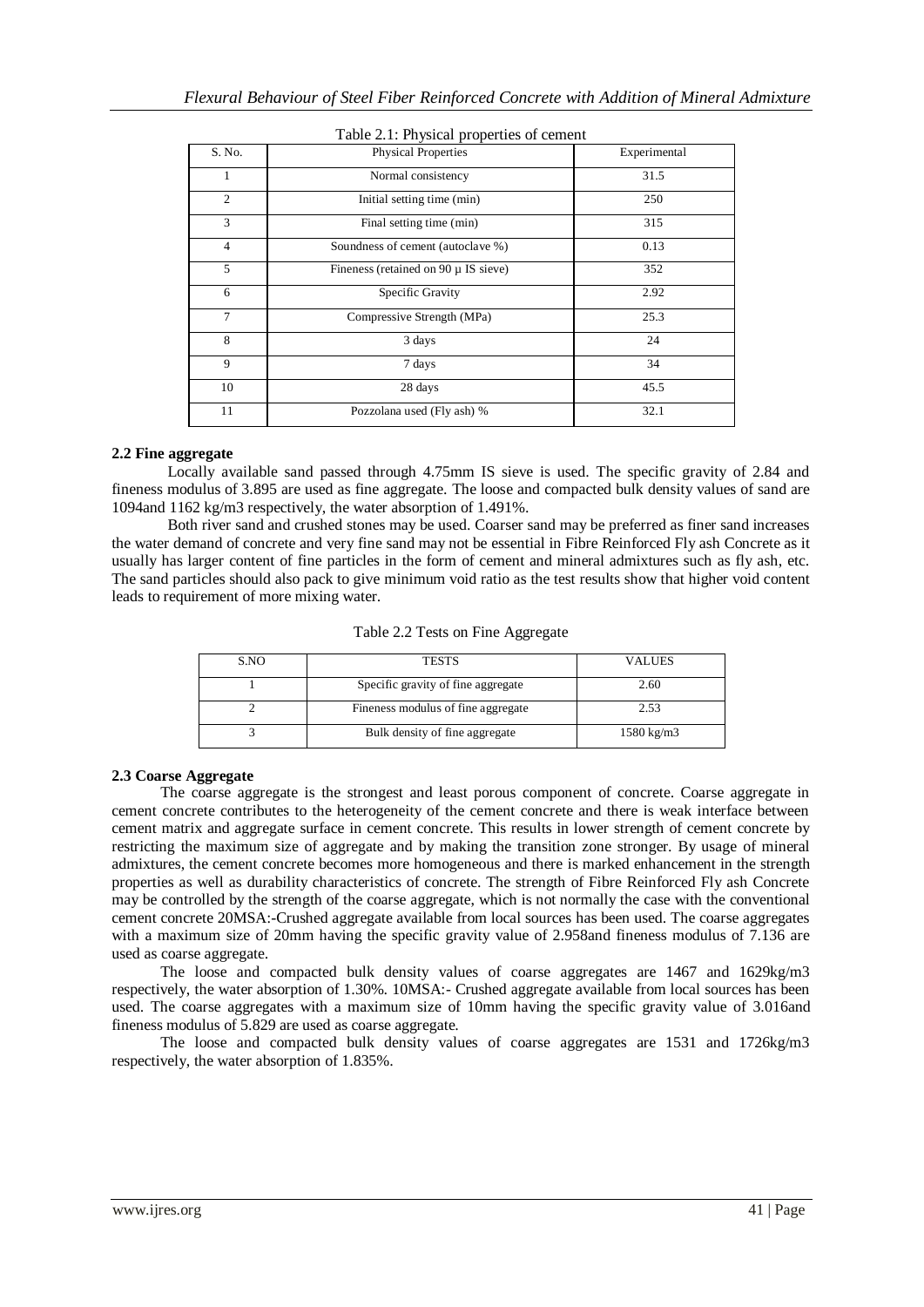| S.NO | <b>TESTS</b>                         | <b>VALUES</b>            |
|------|--------------------------------------|--------------------------|
|      | Specific gravity of coarse aggregate | 2.60                     |
|      | Bulk density of coarse aggregate     | $1652.89 \text{ kg/m}$ 3 |
|      | Impact value on coarse aggregate     | 11.48%                   |
|      | Fineness modulus in 10mm, 20mm       | $6.4, 7.6$ resp.,        |

#### Table 2.3 Tests on coarse aggregate

## **2.4 Water**

Water is an important ingredient of concrete as it actively participates in the chemical reactions with cement. The strength of cement concrete comes mainly from the binding action of the hydrated cement gel. The requirement of water should be reduced to that required for chemical reaction of unhydrated cement as the excess water would end up in only formation of undesirable voids in the hardened cement paste in concrete. From Fibre Reinforced Fly ash Concrete mix design considerations, it is important to have the compatibility between the given cement and the chemical/mineral admixtures along with the water used for mixing.

# **2.5 Fibers**

The steel fibre is procured from precision Drawell Pvt. Ltd., Nagpur. The steel fiber used in the study is the hook ended type HK0750 having aspect ratios 71. The constant dosages of 0.5 % fibers up to 1.5% are used by total volume of concrete. The length of dividing fiber is 50mm and the diameter of fiber is 0.7.

| Table 2.4 Tests on steel fibre |        |  |  |
|--------------------------------|--------|--|--|
| Property                       | Value  |  |  |
| Density of steel fibre (kg/m3) | 7850   |  |  |
| Length $(mm)$                  | 25     |  |  |
| Diameter (mm)                  | 0.6    |  |  |
| Aspect ratio $(L/D)$           | 41.7   |  |  |
| Grade of steel fibre           |        |  |  |
| Type of steel fibre            | Carbon |  |  |

# **2.6 Fly Ash**

Fly Ash is available in dry powder form and is procured from Dirk India Pvt. Ltd., Nasik. The light grey, fly ash under the product name "Pozzocrete 60" is available in 30kg bags. The Fly ash produced by the company satisfies all the requirements of the IS 3812: 1981, BS 3892: Part I: 1997.

| Table 2.5 Tests on Flyash |       |  |  |
|---------------------------|-------|--|--|
| Chemical composition (%)  |       |  |  |
| Silicon dioxide (SiO2)    | 60.5  |  |  |
| Aluminium oxide (Al2O3    | 22.80 |  |  |
| Iron oxide (Fe2O3)        | 8.80  |  |  |
| Calcium oxide (CaO)       | 2.38  |  |  |
| Magnesium oxide (MgO)     | 0.6   |  |  |
| Loss on ignition          | 1.1   |  |  |
| Chlorides (Cl)            | 0.01  |  |  |
| Sodium oxide (Na2O)       | 0.    |  |  |

#### **2.7 Chemical Admixtures**

Chemical admixtures are the essential ingredients in the concrete mix, as they increase the efficiency of cement paste by improving workability of the mix and there by resulting in considerable decrease of water requirement. Different types of chemical admixtures are

- Plasticizers
- Super plasticizers

Retarders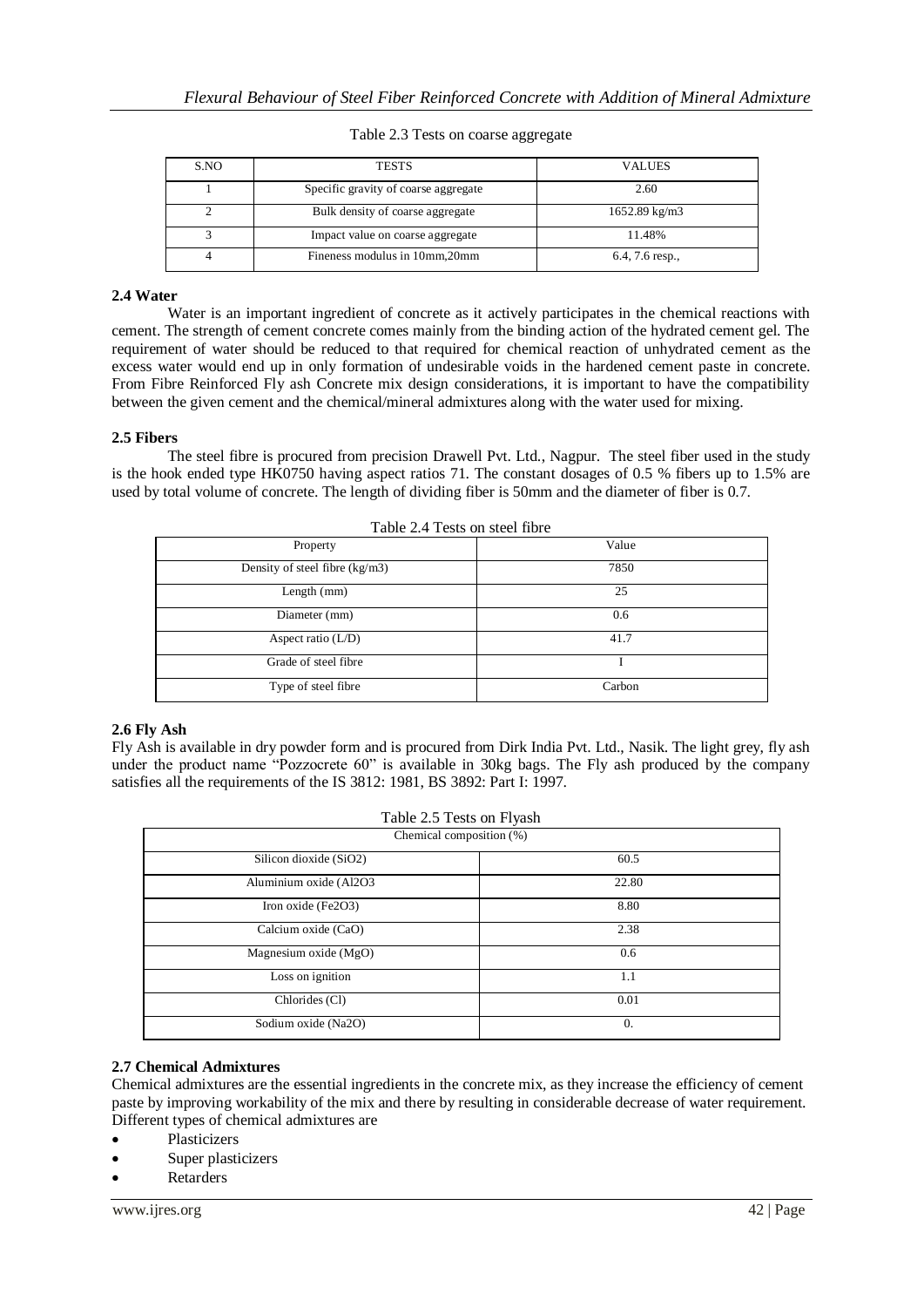## Air entraining agents

Placticizers and super placticizers help to disperse the cement particles in the mix and promote mobility of the concrete mix. Retarders help in reduction of initial rate of hydration of cement, so that fresh concrete retains its workability for a longer time. Air entraining agents artificially introduce air bubbles that increase workability of the mix and enhance the resistance to deterioration due to freezing and thawing actions.

## **2.8 Mineral admixtures**

The major difference between conventional cement concrete and High-Performance Concrete is essentially the use of mineral admixtures in the latter. Some of the mineral admixtures are

- Fly ash
- Silica fumes
- Carbon black powder
- Anhydrous gypsum based mineral additives

Mineral admixtures like fly ash and silica fume act as puzzolonic materials as well as fine fillers, thereby the microstructure of the hardened cement matrix becomes denser and stronger. The use of silica fume fills the space between cement particles and between aggregate and cement particles. It is worth while noting that addition of silica fume to the concrete mix does not impart any strength to it but acts as a rapid catalyst to gain the early age strength.

## **III. EXPERIMENTAL METHODOLOGY**

## **3.1 Workability Test**

Workability is carried out by conducting the slump test and compaction factor test as shown in Fig. As per I.S. 1199-1959 on ordinary concrete and fibre reinforced concrete.

#### **3.2 Compressive strength test**

The compressive strength of concrete is one of most important properties of concrete in most structural applications. For compressive strength test, cube specimens of dimensions  $150 \times 150 \times 150$  mm were cast for M20 grade of concrete. After curing, these cubes were tested on Compression Testing machine as shown in Fig.3. As per I.S. 516-1959. The failure load was noted. In each category two cubes were tested, and their average value is reported. The compressive strength was calculated as follows, Compressive strength  $(MPa)$  = Failure load / cross sectional area.

The aim of this experimental test is to determine the maximum load carrying capacity of test specimens. The compression test specimens were tested on a compression testing machine (CTM) of capacity 1000 KN. The specimen was placed on machine in such a way that its position is at right angles to its own position which it had at the time of casting.

| Table 4.1 Compressive strength |                               |              |             |  |  |
|--------------------------------|-------------------------------|--------------|-------------|--|--|
|                                | Compressive strength in N/mm2 |              |             |  |  |
| Replacement in Concrete        | 7 Days Test                   | 14 Days Test | 28days Test |  |  |
| Conventional concrete          | 17.80                         | 20.40        | 23.40       |  |  |
| 10 % Flyash (0.3% fibre)       | 19.00                         | 22.20        | 24.60       |  |  |
| 10 % (0.45% fibre)             | 18.64                         | 21.20        | 24.00       |  |  |
| 10 % (0.6% fibre)              | 18.20                         | 21.00        | 23.40       |  |  |
| 20 % (0.3% fibre)              | 20.40                         | 24.60        | 26.20       |  |  |
| 20 % (0.45% fibre)             | 19.20                         | 23.20        | 25.00       |  |  |
| 20 % (0.6% fibre)              | 19.40                         | 23.00        | 25.00       |  |  |
| 30 % (0.3% fibre)              | 19.20                         | 23.00        | 24.40       |  |  |
| 30 % (0.45% fibre)             | 19.40                         | 22.10        | 22.80       |  |  |
| 30 % (0.6% fibre)              | 18.80                         | 22.40        | 23.10       |  |  |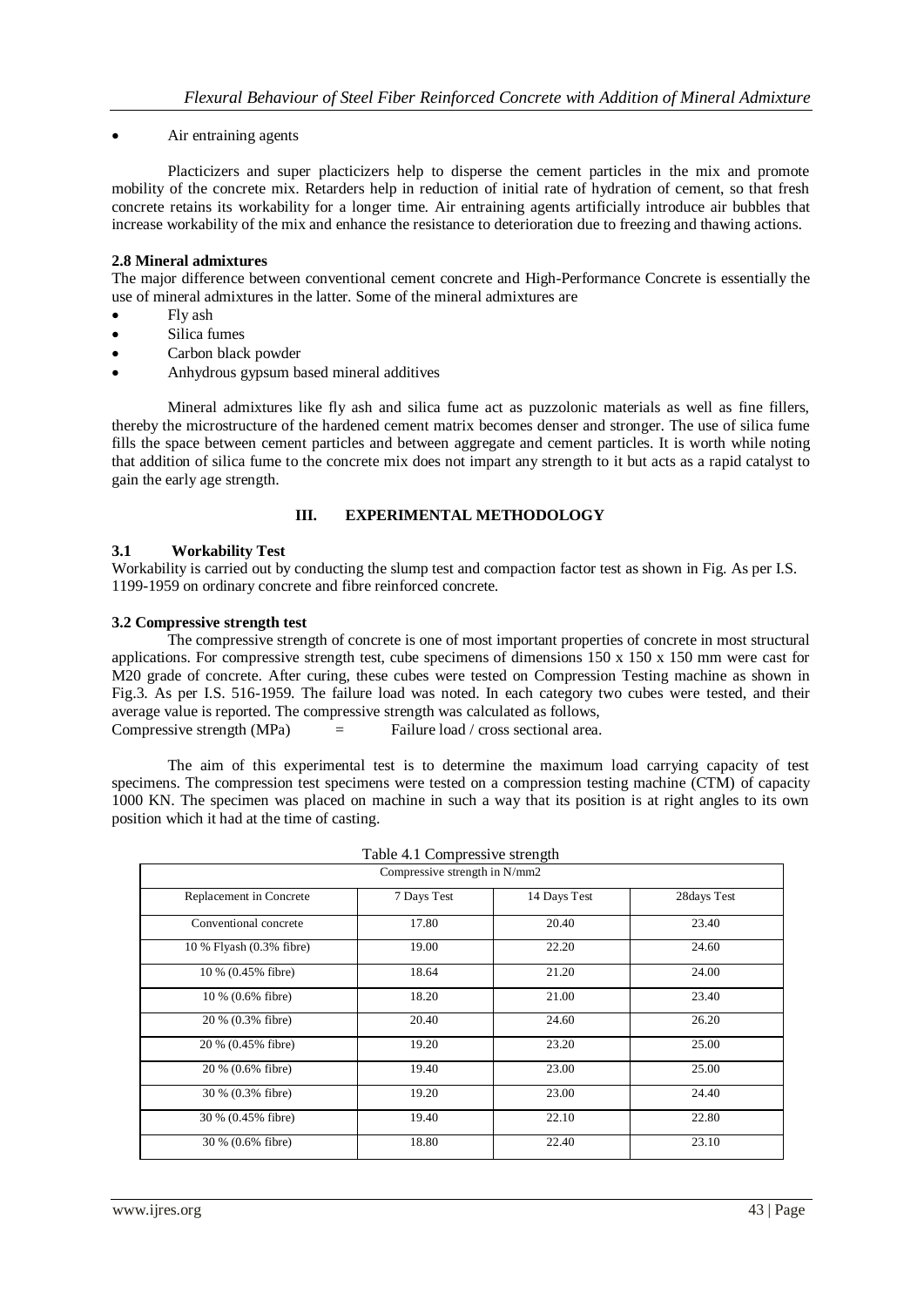# **3.3 Flexural strength test**

For flexural strength test beam specimens of dimension 150x150x700 mm were cast. The specimens were demoulded after 24 hours of casting and were transferred to curing tank where in they were allowed to cure for 7 days. These flexural strength specimens were tested under two point loading as per I.S. 516-1959, over an effective span of 600 mm divide into three equal parts and rest on Flexural testing machine as shown in Fig. 4. The load is normally increased & failure load is noted at cracking of beam specimen. In each category two beams were tested, and their average value is reported. The flexural strength was calculated as follows. Flexural strength (MPa) =  $(P \times L) / (b \times d2)$ ,

Where, P = Failure load, L = Centre to centre distance between the support = 600 mm, b = width of specimen= $150 \text{ mm}$ ,  $d =$  depth of specimen=  $150 \text{ mm}$ .

The specimen is subjected to two points loading and the load at the failure of the specimen is noted down.Prisms of size 100 x 100 x 500 mm were cast. Two numbers of specimens for each set were tested for 28days. These specimens were tested in universal Testing Machine (UTM) of capacity 400 kN

| Table 4.3 Flexural strength |             |              |              |  |
|-----------------------------|-------------|--------------|--------------|--|
| Replacement in Concrete     | 7 Days Test | 14 Days Test | 28 days Test |  |
| Conventional concrete       | 2.56        | 3.22         | 3.57         |  |
| 10 % Flyash (0.3% fibre)    | 2.94        | 3.57         | 4.68         |  |
| 10 % Flyash (0.45% fibre)   | 3.14        | 3.98         | 5.30         |  |
| 10 % Flyash (0.6% fibre)    | 3.07        | 3.95         | 5.27         |  |
| 20 % Flyash (0.3% fibre)    | 4.16        | 4.78         | 5.88         |  |
| 20 % Flyash (0.45% fibre)   | 4.03        | 4.53         | 5.57         |  |
| 20 % Flyash (0.6% fibre)    | 3.97        | 4.72         | 5.67         |  |
| 30 % Flyash (0.3% fibre)    | 3.84        | 4.46         | 5.05         |  |
| 30 % Flyash (0.45% fibre)   | 3.97        | 4.53         | 4.99         |  |
| 30 % Flyash (0.6% fibre)    | 3.78        | 4.46         | 4.87         |  |

#### **3.4 Split tensile strength test**

Tensile strength is one of the basic and important properties of concrete. Size of test sample of 15cm diameter, 30cm height and 0.3cm thick cylindrical mould is used. The cylinder is placed left and right between the two plates of the compressive testing machine and the load is applied. The load at which the sample in the end fails is noted and split tensile strength is calculated.

The cracking is a form a tensile failure. The main of this experimental test is to determine the maximum load carrying capacity of test specimens. Cylinders of size 150 mm in diameter and 300 mm height were cast for split tensile test. Two numbers of specimens were tested 28days. The splitting tests are well known as indirect tests used for determining the tensile strength of concrete.

| Table 4.2 Split Tensile Strength |  |  |
|----------------------------------|--|--|
|                                  |  |  |

| Split Tensile strength in N/mm2 |             |              |             |  |
|---------------------------------|-------------|--------------|-------------|--|
| Replacement in Concrete         | 7 Days Test | 14 Days Test | 28days Test |  |
| Conventional concrete           | 2.11        | 2.43         | 3.39        |  |
| 10 % Flyash (0.3% fibre)        | 2.23        | 2.61         | 3.53        |  |
| 10 % Flyash (0.45% fibre)       | 2.17        | 2.61         | 3.46        |  |
| 10 % Flyash (0.6% fibre)        | 2.35        | 2.74         | 3.53        |  |
| 20 % Flyash (0.3% fibre)        | 2.70        | 2.99         | 3.72        |  |
| 20 % Flyash (0.45% fibre)       | 3.07        | 3.55         | 4.00        |  |
| 20 % Flyash (0.6% fibre)        | 3.07        | 3.30         | 3.79        |  |
| 30 % Flyash (0.3% fibre)        | 3.01        | 3.24         | 3.72        |  |
| 30 % Flyash (0.45% fibre)       | 3.01        | 3.24         | 3.72        |  |
| 30 % Flyash (0.6% fibre)        | 2.95        | 3.12         | 3.39        |  |